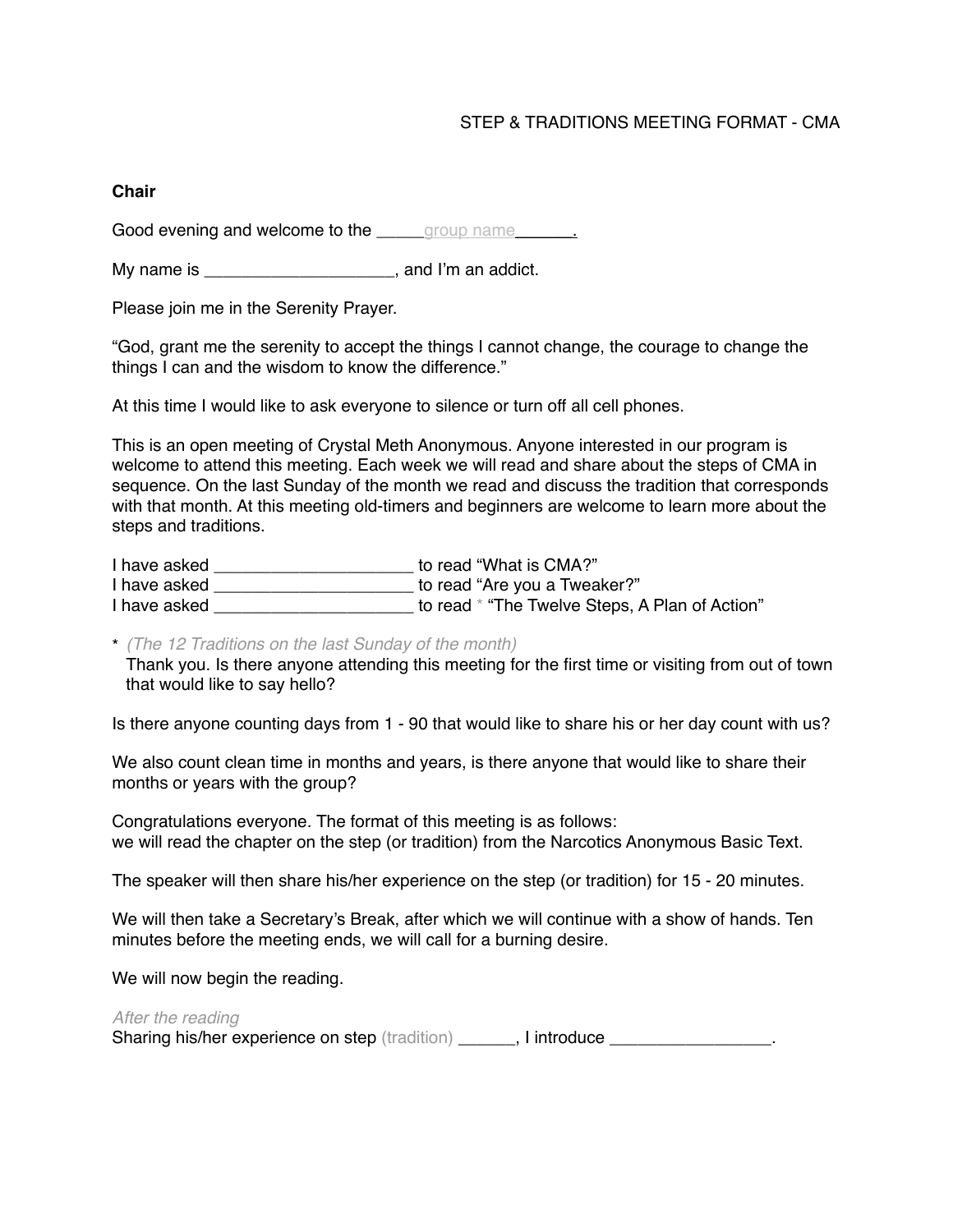### *Secretary's Break*

### **Secretary**

Hello, my name is \_\_\_\_\_\_\_\_\_\_\_\_\_\_\_\_\_\_\_\_ and I'm an addict and tonight's Secretary.

Our Seventh Tradition states: "Every CMA group ought to be fully self supporting, declining outside contributions." Please give what you can, but remember we want you more than your money.

We have a literature resources available for you, please me after the meeting if I can help you with that.

We ask that you help us clean up after the meeting by picking up around your seats and putting the chairs away. Thank you.

Are there any CMA or recovery related announcements?

Sharing on the step or tradition is the focus of this meeting. However during the sharing portion of the meeting, everyone is welcome to share on any sobriety related topic.

If you have used any non-prescribed mood or mind-altering substances in the past 24 hours, we ask you to please refrain from sharing. We want to hear from you, not the drug. Please don't leave with a resentment. If you need to share, speak to the chairperson, the speaker or myself after the meeting. We are interested in how we can help you with your problem.

When sharing, we need to be careful in describing the effects of drugs, as some of us may be triggered and the desire to use may be heightened. Please remember the recovery of others and avoid the glorification of drugs and or drug-driven sex. We realize that this is a part of all our stories and needs discussion. However, if it's excessive I may interrupt and refocus the discussion.

Our twelfth tradition states that "Anonymity is the spiritual foundation of all our traditions, ever reminding us to place principles before personalities." What that means is: Who you see here, and what you hear here - please leave here.

And with that, we will go to a show of hands. At ten minutes before the meeting ends, we will pause for a burning desire shares.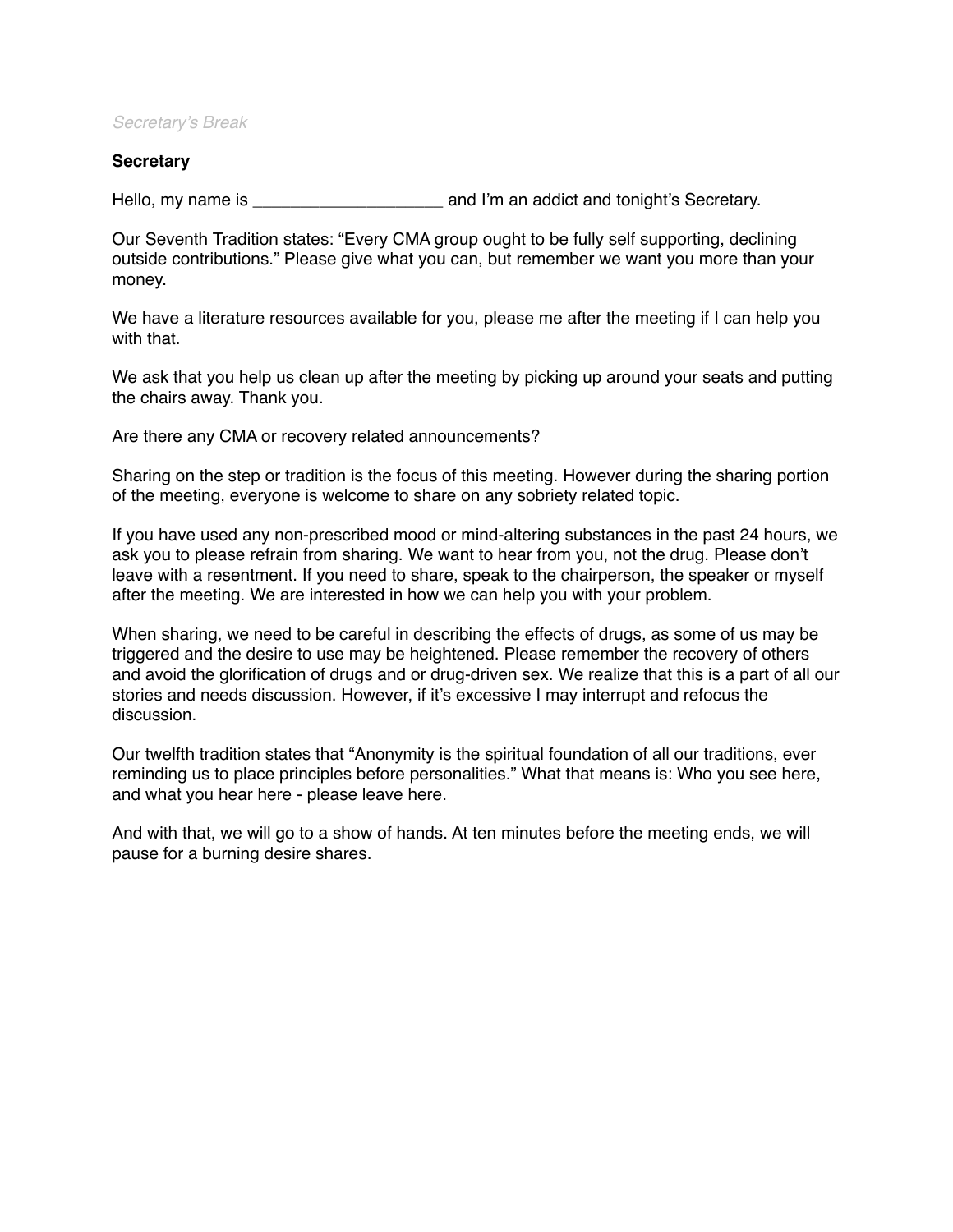# **Chair**

#### *Burning Desire Time:*

Now is the time we call for a burning desire. A burning desire is reserved for someone who has not shared and feels if they do not get the chance to share, they may pick up, hurt themselves, or hurt someone else.

Please only take the burning desire if you generally feel the need to do so.

Thats all the time we have for today. I've asked \_\_\_\_\_\_\_\_\_\_\_\_\_\_\_\_\_\_\_ to read Today I Can.

Close with the Serenity Prayer.

Meeting materials are provided by Gay & Sober as a complimentary service to the community. Each CMA group is autonomous except in matters affecting other groups or CMA as a whole. A CMA group ought never endorse, finance, or lend the CMA name to any related facility or outside enterprise, lest problems of money, property, and prestige divert us from our primary purpose. For more information on the Twelve Traditions of CMA please visit www.crystalmeth.org

For more information on Gay & Sober, please visit [www.gayandsober.org.](http://www.gayandsober.org)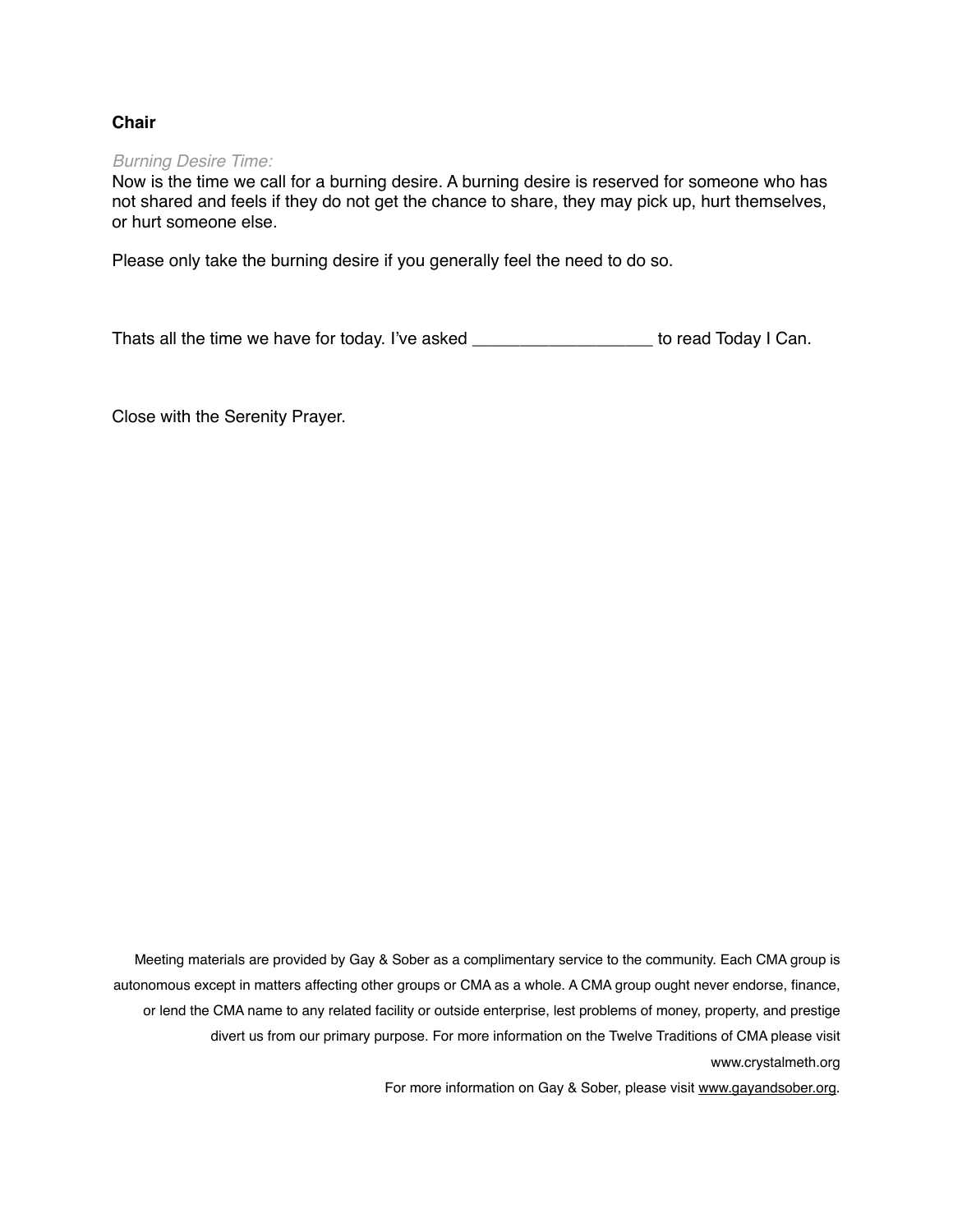### **READING: Today I Can**

Let's not forget what we can do this day:

Today I Can...

Draw on the power of honesty. I embrace change and redefine myself. Word by word, deed by deed—I strive to reflect the truth.

Today I Can...

Put down my old habits. Selfishness and hardness give way to an instinct for service. Gratitude now is my rule.

Today I Can...

Appreciate the richness of life by welcoming, sharing and laughing with another addict. Turning Godward, I find progress and peace.

Today I Can...

Take in a new reality—that in this struggle I am not alone.

Many have walked this path before, and I have fellows at my side.

Today...Together...We Can Live in Hope!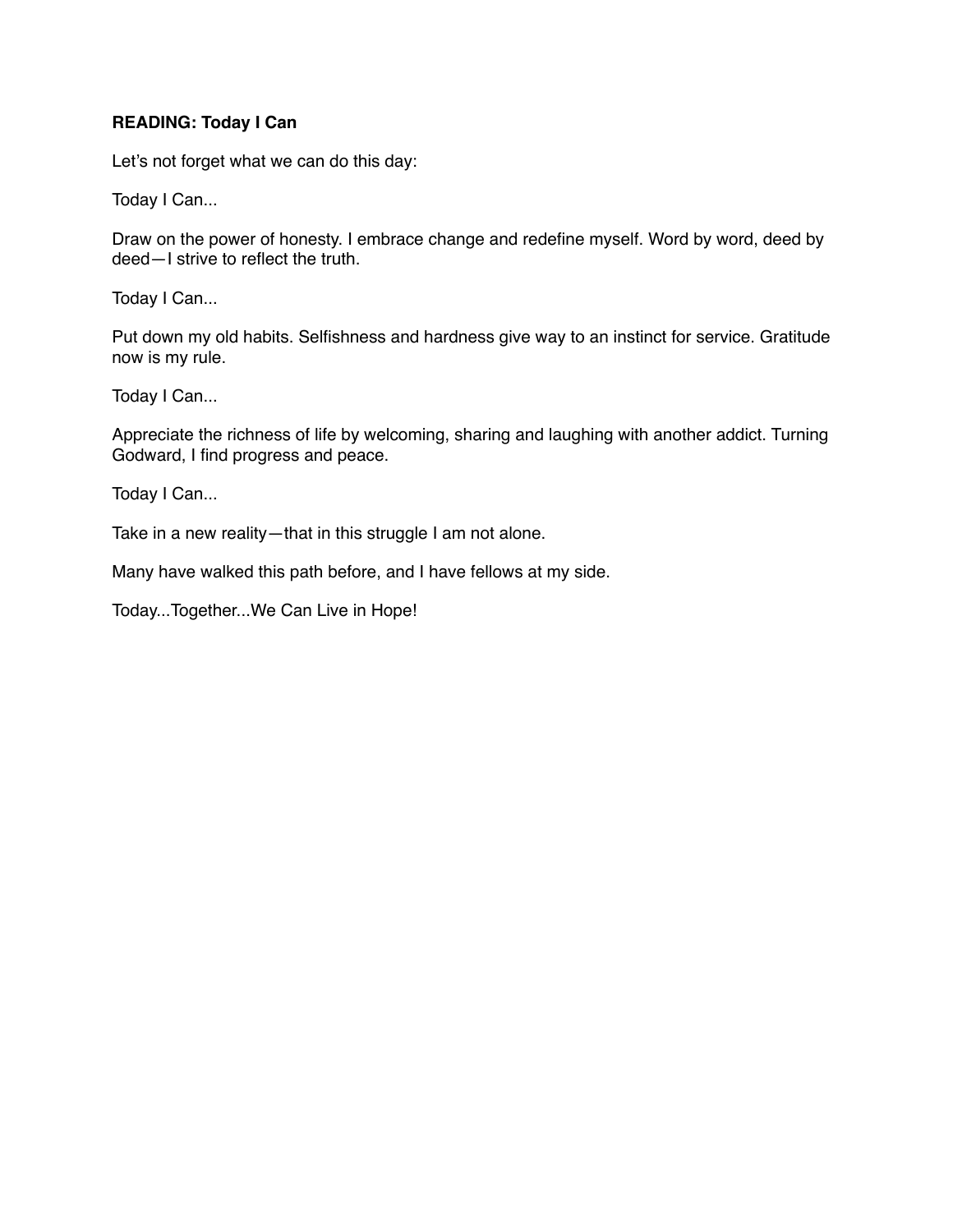### **READING: What is CMA**

Crystal Meth Anonymous is a fellowship of people for whom methamphetamine and other drugs have become a serious problem. The members of CMA meet regularly to help each other stay clean and to carry the message of recovery to crystal meth addicts.

Our only requirement for membership is a desire to stop using. The Fellowship advocates complete abstinence from all drugs, including alcohol, marijuana, and any medication not taken as prescribed. Time and again, we have seen how alcohol and other drugs lead us right back to meth.

Staying clean is our top priority. We lay a solid foundation for our daily recovery with these basic elements:

- Meetings and fellowship
- Sponsorship and Step work Service and commitments

Meetings are where we gather to hear the experience, strength, and hope of fellow members. We come to CMA because of our common problem; we stay because of the common solution. Our groups strive to maintain an atmosphere of trust and confidentiality. CMA's traditions of unity and anonymity are paramount for they give each member equal standing and an equal opportunity to recover.

The Twelve Steps of Crystal Meth Anonymous are a spiritual, not religious, path of recovery. We define for ourselves the nature of our personal relationship with spirituality. Working these Steps with a sponsor as our quide, we experience a spiritual awakening.

Service is essential for the survival of both the addict and the Fellowship. The gift of recovery was freely shared, and in turn we gratefully offer it to other addicts. That is our primary purpose. Nothing else is as effective as one addict helping another.

If you think you may have a problem with crystal meth, you're in the right place. Welcome home. You always have a seat here.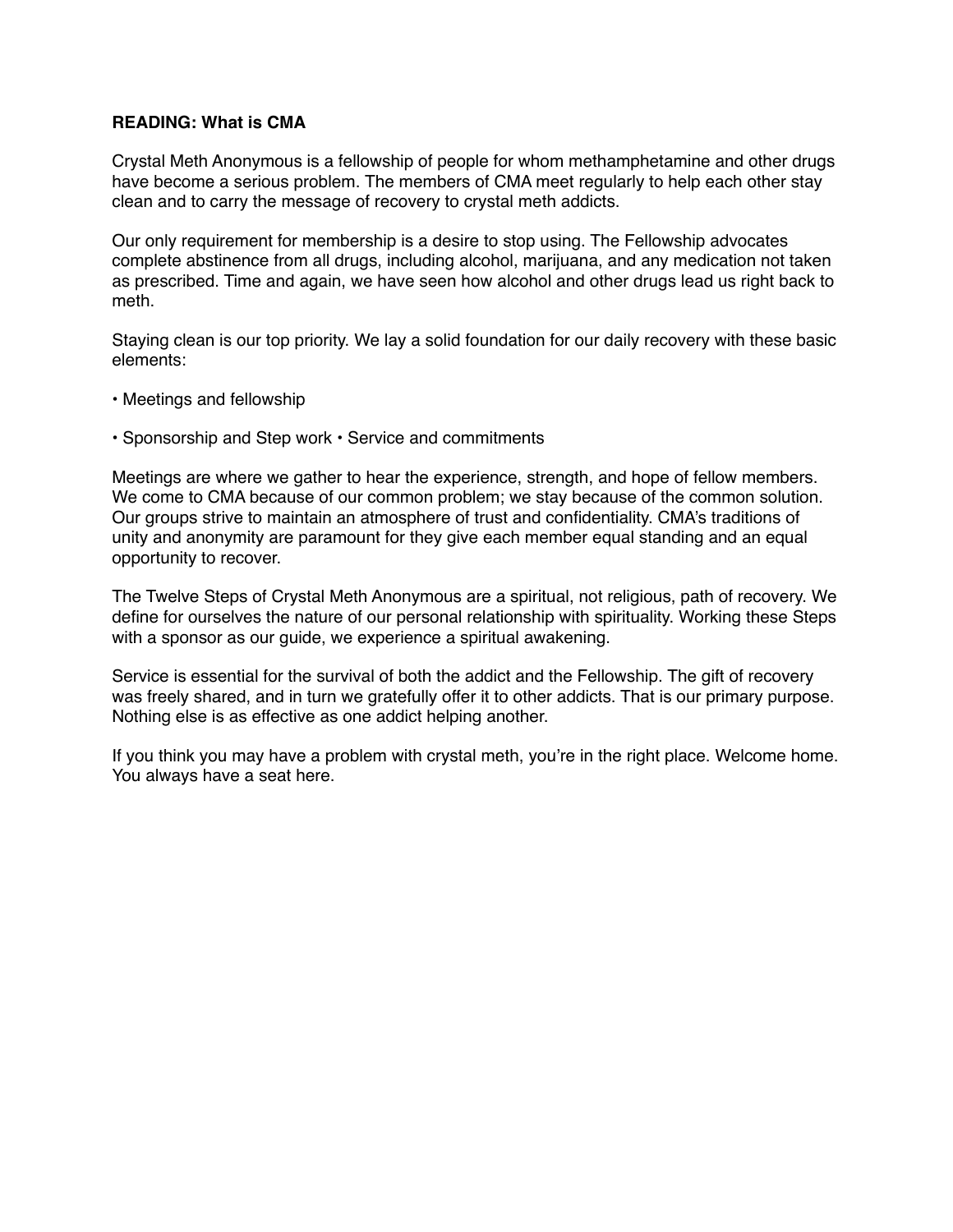### **READING: Are you a Tweaker?**

It doesn't matter what you call it. It doesn't matter how you did it. It brought us to our knees, because without exception, that's what it does.

Is speed a problem in your life? Are you an addict? Only you can answer those questions.

For most of us who have admitted defeat, the answer is very clear. Yes, we had a problem with speed, and no, we couldn't fix the problem by ourselves. We had to admit defeat to win. Speed was our master.

We couldn't control our drug use. What started out as weekend or occasional use became daily use, and we soon found ourselves beyond human aid. We truly suffered from a lack of power to fix our problem.

Some of us used speed as a tool to work harder and longer, but we couldn't keep a job. Others picked at their faces and arms for hours and hours or pulled out their hair. Some of us had uncontrollable sexual desire. Others endlessly tinkered with projects, accomplishing nothing, but found ourselves so busy we couldn't get to work on time.

We deluded ourselves into thinking that staying up for nights on end was OK, that our tweaking was under control, and that we could quit if we wanted to, or that we couldn't afford to quit, or that our using didn't affect our lives.

Maybe we saw a friend go to jail, or lose their apartment, or lose their job, or lose the trust of their family, or die, but our clouded minds wouldn't admit we were next.

Most of us saw no way out, believing that we would use until the day we died.

Almost universally, if we had an honest moment, we found that our drug use made seemingly insurmountable problems in our lives.

The only way out was if we had the courage to admit that speed, our one time friend, was killing us.

It doesn't matter how you got here. The courts sent some of us, others came for family or friends, and some of us came to CMA on our own. The question is, if you want help and are willing to go to any lengths to change your life.